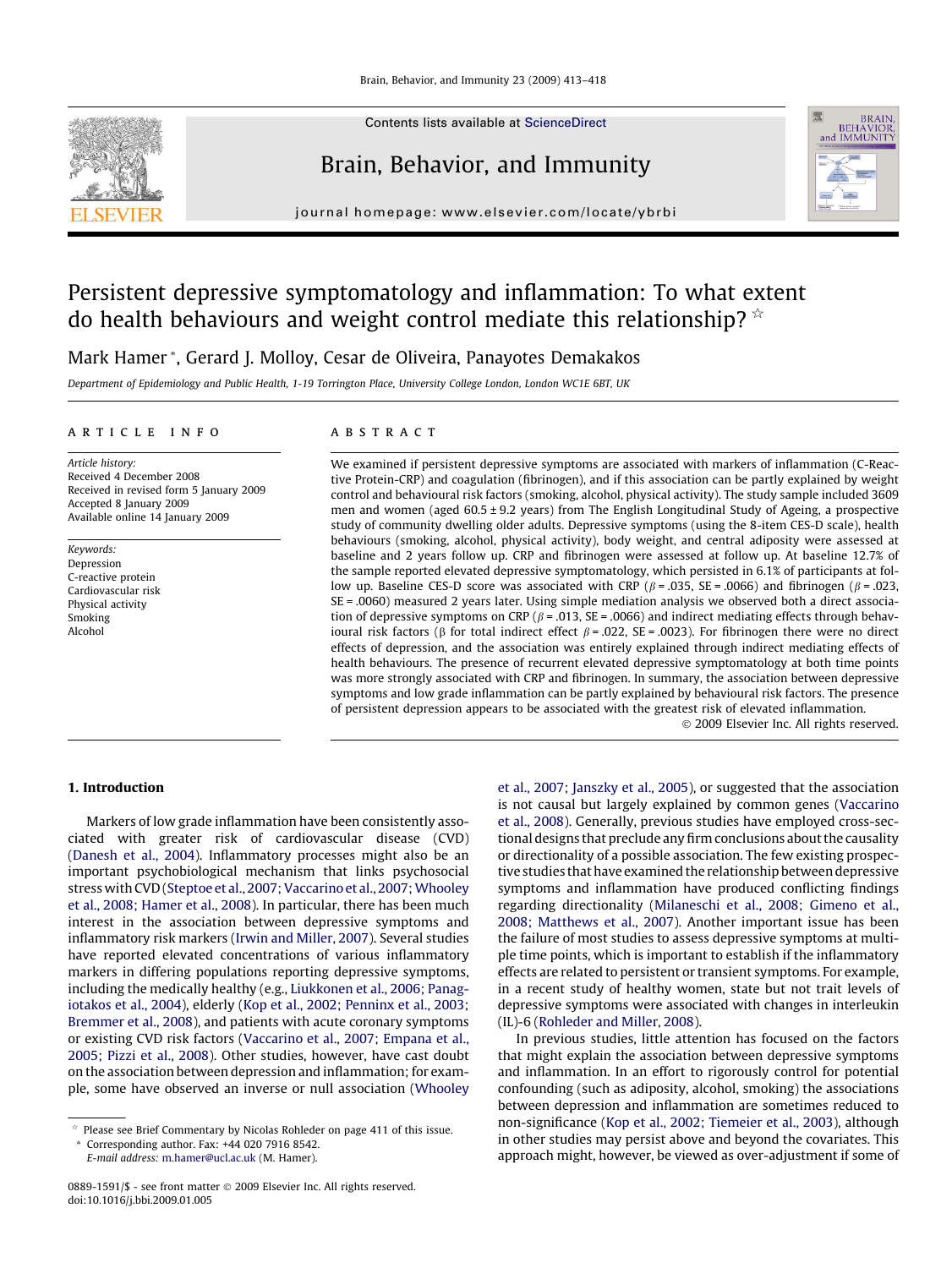the covariates are in fact intermediate mechanisms, and previous studies have not specifically performed mediation analyses to resolve this issue. Behavioural changes, such as increased smoking or unsuccessful attempts at smoking cessation, reduced physical activity, modified dietary and alcohol intake, disturbed sleep, and weight change, may occur as an adaptation or coping response to depressive symptoms, thus are potentially important intermediate factors ([Steptoe, 2007\)](#page--1-0). These factors are also known to be associated with inflammation [\(Hamer and Stamatakis, 2008\)](#page--1-0). For example, adiposity is an important production site of various proinflammatory cytokines [\(Pou et al., 2007\)](#page--1-0). Physical activity and alcohol intake appear to have anti-inflammatory effects, whilst smoking is a potent risk factor for increased levels of low grade inflammation. We recently demonstrated that smoking, physical activity, hypertension, and C-reactive protein (CRP) partly explained the association between psychological distress and incident CVD in a community sample of Scottish adults [\(Hamer](#page--1-0) [et al., 2008](#page--1-0)). However, the data on distress, behaviour, and inflammation were collected at the same point in time, thus it was difficult to precisely interpret the temporal associations between these variables. In the present study we therefore attempt to more precisely examine these associations using The English Longitudinal Study of Ageing (ELSA), a prospective study of community dwelling older adults (see [Economic and Social Data Service, 2008,](#page--1-0) for study background). Specifically, the aims of this study were to examine if persistent depressive symptoms were associated with markers of inflammation (CRP) and coagulation (fibrinogen), and if these associations can be partly explained by adiposity and behavioural risk factors (smoking, alcohol, physical activity).

#### 2. Methods

#### 2.1. Design/setting and participants

ELSA is an ongoing cohort study that contains a nationally representative sample of the English population living in households. The original ELSA cohort consists ofmen and women born on or before 29 February 1952. The sample was drawn from households that have participated in Health Survey for England (HSE) in 1998, 1999, and 2001 (wave 0). HSE recruits participants using multistage stratified probability sampling with postcode sectors selected at the first stage and household addresses selected at the second stage. For the present analyses we report data from 2 years of follow up (wave 1 (baseline), 2002–2003 and wave 2, 2004–2005). There were 8323 participants with complete data at baseline of which 2917 were lost through follow up. A further 1797 participants were excluded because of incomplete bloods  $(n = 992)$  or anthropometric data  $(n = 805)$  at follow up, leaving a final sample size of 3609 individuals  $(46.5\%$  men, aged  $60.5 \pm 9.2$  years). Missing data at follow up was mostly because participants did not consent to a nurse visit or to give blood, and participants with clotting and bleeding disorders, or taking anti-coagulant medication were ineligible to give blood. In comparison with the overall sample, the sub-group used in the present analyses were slightly younger, more educated, had a lower prevalence of depressive symptoms, but were similar in health behaviours such as smoking and physical activity. In order to account for missing data all analyses were weighted for non-response. Participants gave full informed consent to participate in the study and ethical approval was obtained from the London Multi-centre Research Ethics Committee.

#### 2.2. Measurements

At waves 1 and 2 interviewers collected demographic (e.g., age, social class, education) and health-related questions (smoking, alcohol intake, physical activity, and mental health). Baseline anthropometric data (weight, height, waist circumference) was used from wave 0 since it was not available at wave 1 of ELSA, but this data was collected at follow up (wave 2) in ELSA. Social–occupational class was defined using the National Statistics – Socio-Economic Classification (NS-SEC five-class version: managerial/professional occupations, intermediate occupations, small employers/own account workers, lower supervisory/technical occupations, and semi-routine and routine occupations) and education (categorised as: higher education, A-level or equivalent, Olevel or equivalent, none). Presence of morbidity was recorded (including: doctor diagnosed heart disease, hypertension, diabetes, cancer, neuromuscular conditions, endocrine/metabolic conditions, epilepsy, bronchitis, asthma, and other respiratory disorders, and complaints related to the stomach, digestive system, and bowel). Depressive symptoms were assessed by an 8 item Centre of Epidemiological Studies Depression (CES-D) scale. We used a score of  $\geq 4$  to define caseness of depression [\(Steffick,](#page--1-0) [2000](#page--1-0)). Physical activity interviews inquired about the frequency of participation in vigorous, moderate, and light physical activities (more than once per week, once per week, one to three times per month, hardly ever). The questions about physical activity were extracted from a validated physical activity interview that was employed in the HSE [\(Joint Health Surveys Unit,](#page--1-0) [2007\)](#page--1-0).

At wave 2 blood samples were collected for the analysis of CRP and fibrinogen. The analysis of the blood data was carried out in the Royal Victoria Infirmary (Newcastle-upon-Tyne, UK). Detailed information on the technicalities of the blood analysis, the internal quality control, and the external quality assessment for the laboratory that carried it out can be retrieved from the 2004 HSE technical report ([Graig et al., 2006\)](#page--1-0) since both HSE and ELSA employed the same laboratory and the same guidelines and protocols for the blood analysis.

## 2.3. Statistical analyses

Weight gain or an increase in central adiposity between waves 0 and 2 was defined as an increase of at least 5% in body weight or waist circumference, respectively ([Barzilay et al., 2006\)](#page--1-0). The other behavioural risk factors were categorised as follows: physical activity (none/light activity only, moderate activity at least 1/ wk, or vigorous activity at least 1/wk), smoking (none, current), alcoholic drinks (>4 per week, 1–4 per week, rarely, never). We calculated odds ratios (OR) and 95% confidence intervals (CI) for the association between depressive symptoms at wave 1 and behavioural risk factors at wave 2, adjusting for age, gender, social-occupational class, and morbidity. In addition we calculated ORs for the association between persistent depressive symptoms at both time points and behavioural risk factors. In order to examine associations between depression, behavioural risk factors, and CRP and fibrinogen we employed general linear models. We calculated adjusted beta regression coefficients and 95% CIs for participants with depressive symptoms only at baseline and those with persistent symptoms at both time points, in comparison with participants without any symptoms at baseline or follow up (reference). We also employed a bootstrapping technique ([Preacher and Hayes, 2008](#page--1-0)) to examine mediation of the association of CES-D score at baseline on CRP and fibrinogen at follow up through weight change (wave 0 to wave 2), alcohol consumption, smoking, and physical activity at follow up. This multiple mediation model allowed us to test the total indirect effect of depression on inflammation and the extent to which specific variables mediate this association. Given the skewed distribution of CRP, the values were log transformed. All analyses were conducted using SPSS version 14.